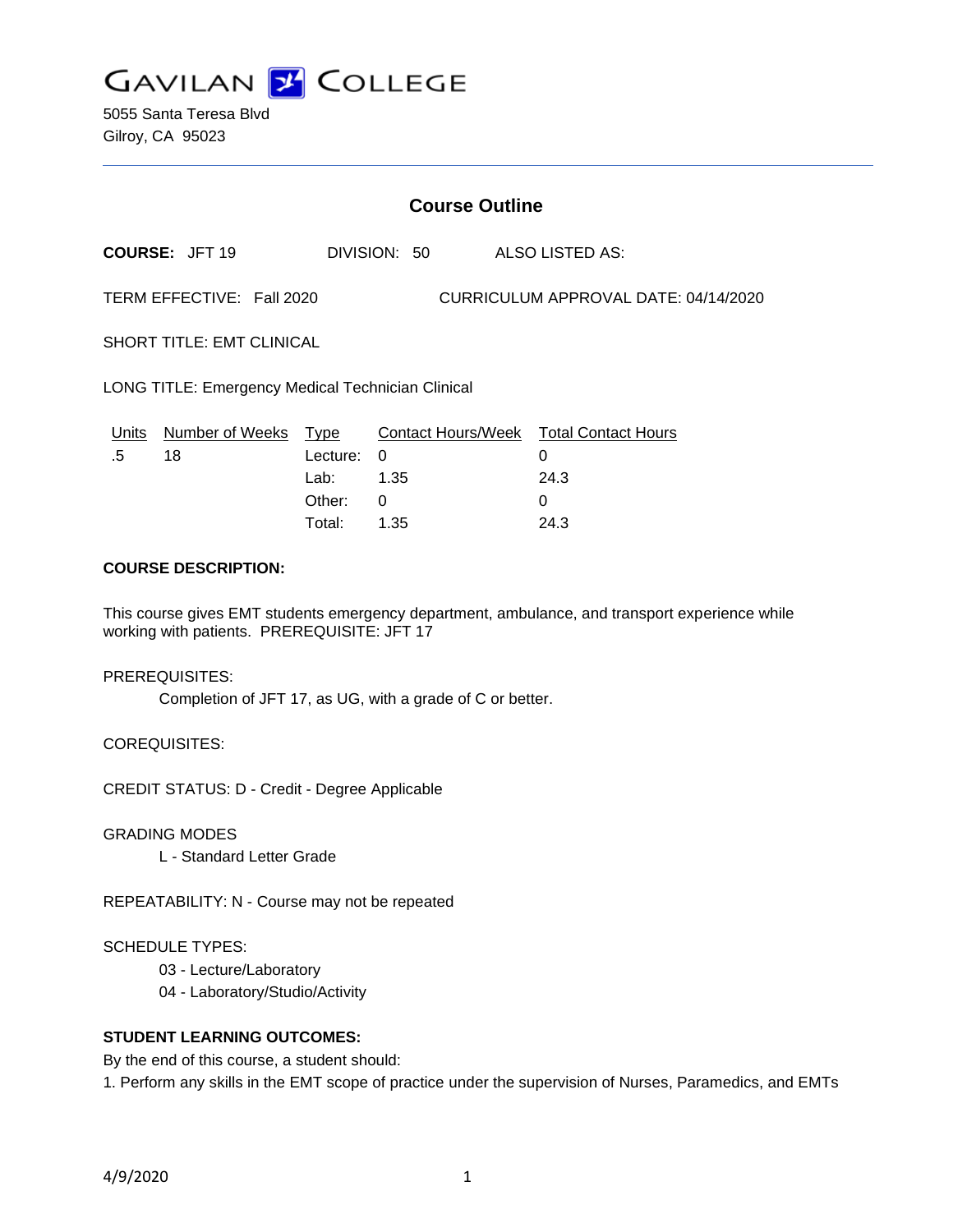### **CONTENT, STUDENT PERFORMANCE OBJECTIVES, OUT-OF-CLASS ASSIGNMENTS**

Curriculum Approval Date: 04/14/2020

- I. The clinical portion of the class consists of the following: (24 hours)
- a. 8 hour Emergency Department shift at Saint Louise Hospital
- i. Patient Assessment
- b. 10-12 hour ride-along with AMR 911 Division in Santa Clara County
- i. Patient Assessment
- c. 6-8 hour ride-along with ProTransport-1 Ambulance in Santa Clara County
- i. transporting patients.

### **METHODS OF INSTRUCTION:**

Skills demonstration

### **OUT OF CLASS ASSIGNMENTS**

Required Outside Hours: 8 Assignment Description: Intensive format course. Students will practice skills.

### **METHODS OF EVALUATION:**

Objective examinations

Percent of total grade: 100.00 %

Students will be under the supervision of Nurses, Paramedics, and EMTs who will evaluate the students skills performance.

### **REPRESENTATIVE TEXTBOOKS:**

AAOS ( American Academy of Orthopedic Surgeons). Emergency Care and Transpiration of the Sick and Injured 11th Edition . California : Jones and Bartlett,2017.

The Eleventh Edition aligns with current medical standards?from PHTLS to NASEMSO?and incorporates evidence-based medical concepts to ensure students and instructors have accurate, insightful interpretation of medical science as it applies to prehospital medicine today.

ISBN: 9781284110524

Reading Level of Text, Grade: 12

#### **Required Other Texts and Materials**

Emergency Care and Transpiration of the Sick and Injured 11th Edition Student Manual and online assistance. ISBN 9781284110531